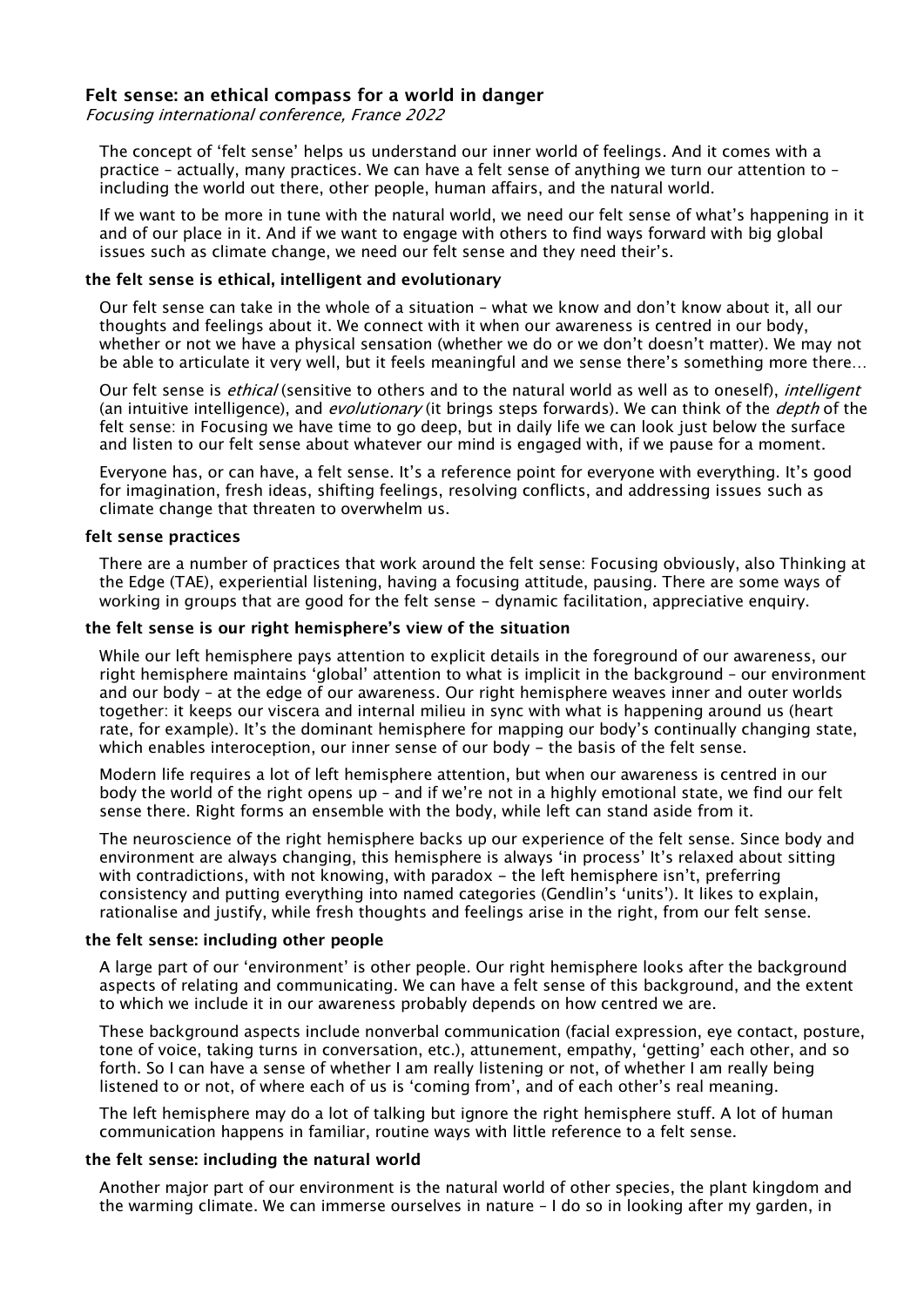going for long walks in the countryside, and in sailing a boat around Greek islands for my summer holiday. I get a feeling for the natural world around me and my place in it – a felt sense.

Our felt sense can be a doorway through which we attune to the natural world. We can allow our intuitive understanding of it to develop. And our felt sense can alert us to what's changing there.

We can also feed our felt sense of the natural world with facts by reading and listening to people who research what's happening and know what they are talking about. For example, what is the current atmospheric CO2 level, what was it at this time last year, what was it 10 years ago? The felt sense can weave the numbers together with our personal experience of the world.

#### **the felt sense outside of Focusing sessions**

If I have a sense of wanting to say or write something but the words aren't flowing, I can wait until tomorrow and then some may come. If I have a problem I need to solve, giving myself time, rather than trying to force a solution, is generally the approach – my felt sense can get to work on it.

There are lots of ways the felt sense can guide us when we're not Focusing. I can do what feels right, and not do things that don't feel right. That's relatively easy. But what about… acting on my sense of what I need to do but may not particularly want to do, such as to write an awkward email. I can listen to what I want to hear, or I can listen to what may challenge my thinking and stretch my felt sense. I can speak up when I feel uncomfortable about something, even though it may get into trouble.

Gendlin made an interesting distinction between feelings of comfort and of fresh air – the felt sense lets fresh air in. Sometimes it brings vulnerability or sadness, but somehow it feels good to feel this.

### **the felt sense as a reference point for everyone**

I believe the felt sense is a normal aspect of experience for everyone. OK, this isn't always the case, some people are more attuned to their felt sense than others, and some people don't seem to listen to their felt sense much at all. But it's a touchstone for everything if people want one: their 'take' on a situation as a whole, inklings of thoughts and feelings they need time to express.

#### **a felt sense 'zone'**

By this I mean a shared space where people can meet and be supported to find their felt sense – an atmosphere in which people *can* find their felt sense, even if they don't. There needs to be time for everyone's voice to be heard, time for fresh ideas to arise, time to be thoughtful and reflective. It helps for there to be pauses in the discussion and to have breaks so people can ruminate on their own for a while. Conversations can be kept open rather than closed them down prematurely.

Other things that help… a friendly attitude. People must feel safe to express their real feelings. When strong feelings are expressed, keeping a place for the felt sense to return later. Being relaxed about making mistakes. Checking we understand what someone has said before we respond with what we want to say. Humour helps to create a good atmosphere and to defuse trouble that's brewing. Remembering that the individual may see what the group doesn't see. Giving equal weight to process as to content, such as pausing to re-connect with the bigger picture when everyone gets lost in detail. Remaining open to others we would rather consign to the outer darkness – often challenging!

#### **working with felt senses in groups**

Being well informed - you don't have to read everything but you do need to read *something.* 

Reflecting on others' views, including those you (at first, at least) disagree with.

Making your case – saying why you hold your view so others can think about your point.

Writing things down - to clarify your thoughts, and allow others to ponder them.

'Sleeping on it' – I don't know just now, but maybe tomorrow I will be clearer.

Decision making processes in groups that allow for feelings – such as the BFA card system (green for yes, red for no, orange for neither yes or no, etc.), humming to gauge the strength of feelings.

#### **what gets in the way of the felt sense?**

Rushing, being in a hurry. Anxiety. Being overly goal-driven, trying to achieve a result or find solutions. Staying glued to phones and computer screens (bad for right hemisphere global attention).

A lot of human behaviour in groups is anti-felt sense. Not really listening to others (you've made your mind up already), being controlling or dominating, putting others down, needing to win the argument (leaving others feeling annoyed or humiliated), repeating oneself, hiding behind slogans, not